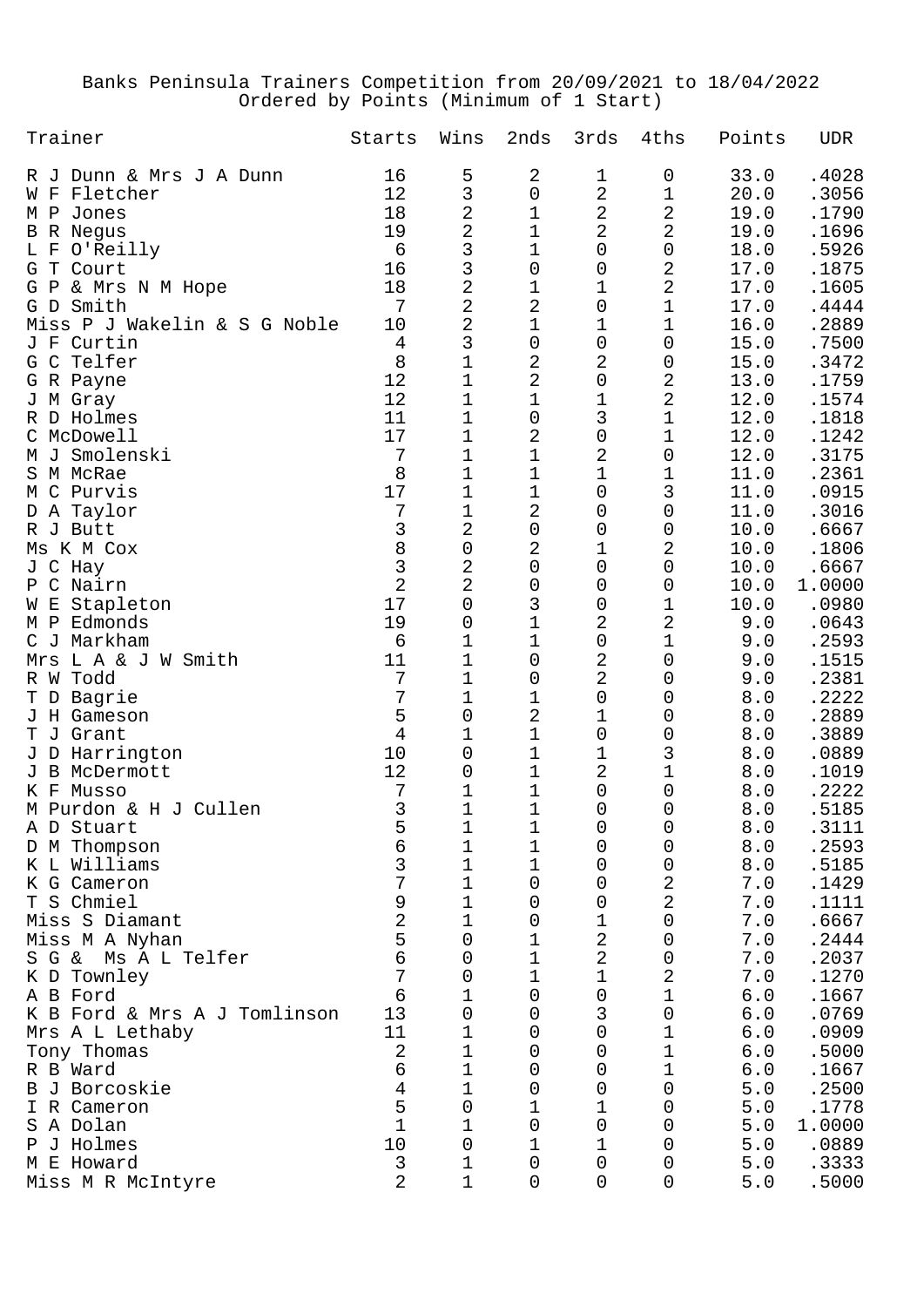| G D McStay                     | 5              | 0           | 0           | 2      | 1           | 5.0        | .1333           |
|--------------------------------|----------------|-------------|-------------|--------|-------------|------------|-----------------|
| <b>B</b> K Mowbray             | 6              | 0           | 1           | 1      | 0           | $5.0$      | .1481           |
| W D O'Connell                  | 3<br>1         | 1           | 0           | 0      | 0           | 5.0<br>5.0 | .3333           |
| Miss L B Pearson<br>F J Scott  | 7              | 1<br>0      | 0<br>0      | 0<br>1 | 0<br>3      | 5.0        | 1.0000<br>.0476 |
| Ms A L Washington              | 2              | 1           | 0           | 0      | 0           | 5.0        | .5000           |
| J A Wederell                   | 3              | 0           | 1           | 1      | 0           | 5.0        | .2963           |
| T J Yesberg                    | 15             | 0           | 1           | 1      | 0           | $5.0$      | .0593           |
| J Adlam<br>S                   | 2              | 0           | 0           | 2      | 0           | 4.0        | .3333           |
| R G Davis                      | 2              | 0           | 1           | 0      | 1           | 4.0        | .2778           |
| G R & James R Dunn             | 3              | 0           | 1           | 0      | 1           | 4.0        | .1852           |
| M J Fuller                     | 2              | 0           | 1           |        | 1           | 4.0        | .2778           |
| R D                            | 2              | 0           | 0           | 0<br>2 | $\mathsf 0$ | 4.0        | .3333           |
| Jacobs<br>D N Jones            | 4              | 0           | 1           | 0      | 1           | 4.0        | .1389           |
| T Anderson<br>S                | 1              | 0           | 1           | 0      | 0           | 3.0        | .5556           |
| R M Austin                     | 3              | 0           | 0           | 1      | 1           | 3.0        | .1111           |
|                                | 5              | 0           | 1           | 0      | 0           | 3.0        | .1111           |
| Miss F M Baigent<br>K M Barron | б              | 0           | 1           | 0      |             | 3.0        | .0926           |
|                                | 3              | 0           | 1           |        | 0           | 3.0        | .1852           |
| G J Burgess                    |                |             | 0           | 0      | 0           |            |                 |
| G Burrows<br>D                 | 4              | 0           | 1           | 1      | 1           | 3.0        | .0833           |
| A L Fitzgerald                 | 2<br>3         | 0           |             | 0      | 0           | 3.0        | .2778           |
| J J & J B Geddes               |                | 0           | 1           | 0      | 0           | 3.0        | .1852           |
| M G Heenan                     | 13             | 0           | 0           | 1      | 1           | 3.0        | .0256           |
| B R Hill                       | 2              | 0           | 1           | 0      | 0           | 3.0        | .2778           |
| S G Lock                       | 21             | 0           | 0           | 1      | 1           | 3.0        | .0159           |
| Mrs R M Low                    | 1              | 0           | 1           | 0      | 0           | 3.0        | .5556           |
| J D McDonald                   | 2              | 0           | $\mathbf 1$ | 0      | 0           | 3.0        | .2778           |
| G D O'Reilly                   | 1              | 0           | $\mathbf 1$ | 0      | 0           | 3.0        | .5556           |
| K W O'Reilly                   | 1              | 0           | $\mathbf 1$ | 0      | 0           | 3.0        | .5556           |
| W P Robertson                  | 2              | 0           | 1           | 0      | 0           | 3.0        | .2778           |
| C E & I R Thomas<br>J          | 1              | 0           | $\mathbf 1$ | 0      | 0           | 3.0        | .5556           |
| <b>B</b> Weaver                | 8              | 0           | 0           | 1      | 1           | 3.0        | .0417           |
| M J Williamson                 | 3              | 0           | 0           | 1      | 1           | 3.0        | .1111           |
| M S Cations                    | 1              | 0           | 0           | 1      | 0           | 2.0        | .3333           |
| C J & J DeFilippi              | 2              | 0           | 0           | 1      | 0           | 2.0        | .1667           |
| D B<br>Iremonger               | 3              | 0           | 0           | 1      | 0           | $2.0$      | .1111           |
| K M James                      | 4              | 0           | 0           | 1      | 0           | 2.0        | .0833           |
| Mrs K L Kelly                  | T              | 0           | 0           | T      | 0           | 2.0        | .3333           |
| G J Manson                     | 1              | 0           | 0           | 1      | 0           | 2.0        | .3333           |
| J C Morrison                   | 1              | 0           | 0           | 1      | 0           | 2.0        | .3333           |
| C R Thornley                   | 7              | 0           | 0           | 1      | 0           | 2.0        | .0476           |
| Trathen<br>Т<br>S              | 1              | 0           | 0           | 1      | 0           | 2.0        | .3333           |
| R N Burton                     | 3              | 0           | 0           | 0      | 1           | 1.0        | $\mathbf 0$     |
| M E Curry                      | 2              | 0           | 0           | 0      | 1           | 1.0        | $\mathbf 0$     |
| <b>B</b> E Fahey               | 2              | 0           | 0           | 0      | 1           | 1.0        | $\mathsf 0$     |
| C P Gerken                     | 1              | 0           | 0           | 0      | 1           | 1.0        | $\mathsf 0$     |
| W R Lake                       | $\overline{2}$ | 0           | 0           | 0      | $\mathbf 1$ | 1.0        | $\mathsf 0$     |
| W F McDonald                   | $\overline{2}$ | 0           | 0           | 0      | 1           | 1.0        | $\mbox{O}$      |
| Mrs L R Prendergast            | $\overline{2}$ | 0           | 0           | 0      | $\mathbf 1$ | 1.0        | $\mbox{O}$      |
| Ms W R Stevenson               | 1              | 0           | 0           | 0      | $1\,$       | $1.0$      | $\mbox{O}$      |
| S J Sutherland                 | 2              | 0           | 0           | 0      | 1           | 1.0        | $\mbox{O}$      |
| G J Turner                     | $\mathbf{1}$   | 0           | 0           | 0      | 1           | 1.0        | $\mathbf 0$     |
| O J Adlam                      | 1              | 0           | 0           | 0      | $\mathbf 0$ | 0.0        | $\mathbf 0$     |
| P M Anderson                   | 4              | 0           | 0           | 0      | 0           | 0.0        | $\mbox{O}$      |
| C Archer<br>R                  | 1              | 0           | 0           | 0      | 0           | 0.0        | $\mbox{O}$      |
| K J Austin                     | 1              | 0           | 0           | 0      | 0           | 0.0        | $\mathsf 0$     |
| J G Bartlett                   | 1              | 0           | 0           | 0      | 0           | 0.0        | $\mathsf 0$     |
| Mrs A M & J W Best             | 1              | 0           | 0           | 0      | 0           | 0.0        | $\mathbf 0$     |
| P J Beveridge                  | 2              | 0           | 0           | 0      | 0           | 0.0        | $\mathbf 0$     |
| Ms S Blake                     | 3              | $\mathbf 0$ | 0           | 0      | 0           | 0.0        | 0               |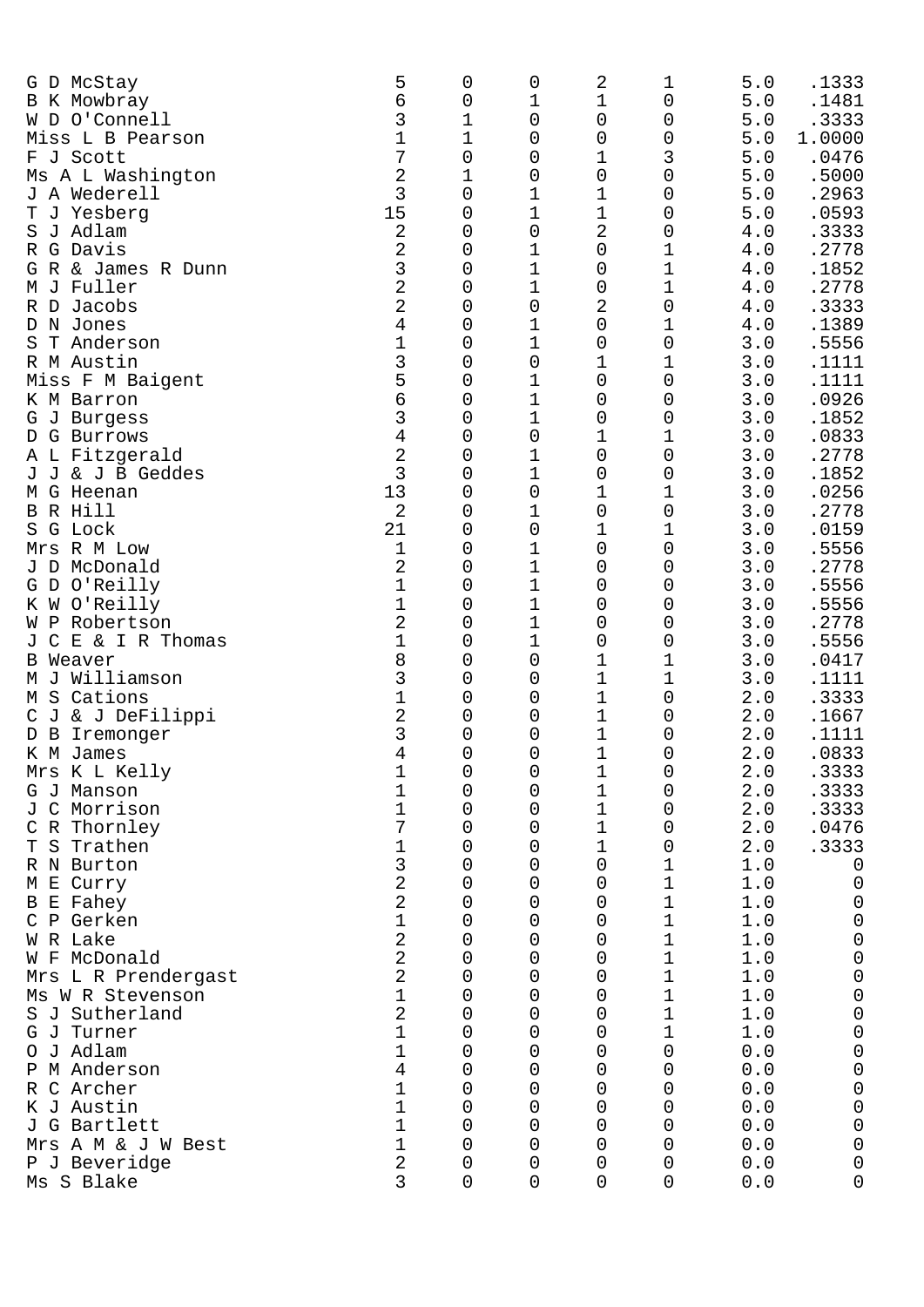| L G Boulton<br>M S Brinsdon<br>J Bromley<br>P B Burrows<br>Miss K A Butt<br>R E Cameron<br>A L Clark<br>J & Miss H S Clarke<br>S<br>J Clementson<br>J<br>G A Cook<br>I R Court<br>R N David<br>K A Dixon<br>A N Edge<br>& Miss A D Edmonds<br>C D<br>T Fairbairn<br>K<br>A W Faulks<br>D G Feast<br>T L Fensom<br>Mrs D M Flint<br>A R Garters<br>M G Gill<br>Z W Gregg<br>K V Hadfield<br>D R Halliday<br>R Harding<br>S<br>P Harrison<br>С<br>T Hope<br>В | 1<br>1<br>2<br>1<br>1<br>3<br>1<br>4<br>1<br>2<br>4<br>3<br>1<br>1<br>1<br>2<br>4<br>1<br>2<br>1<br>1<br>3<br>1<br>5<br>3<br>2<br>1<br>1 | 0<br>0<br>0<br>0<br>0<br>0<br>0<br>0<br>0<br>0<br>0<br>0<br>0<br>0<br>0<br>0<br>0<br>0<br>0<br>0<br>0<br>0<br>0<br>0<br>0<br>0<br>0<br>0 | 0<br>0<br>0<br>0<br>0<br>$\mathbf 0$<br>0<br>$\mathbf 0$<br>0<br>$\mathbf 0$<br>0<br>$\mathbf 0$<br>0<br>$\mathbf 0$<br>0<br>0<br>0<br>0<br>0<br>0<br>$\mathbf 0$<br>0<br>$\mathbf 0$<br>0<br>$\mathbf 0$<br>0<br>$\mathbf 0$<br>0 | 0<br>0<br>0<br>0<br>0<br>0<br>0<br>0<br>0<br>0<br>0<br>0<br>0<br>0<br>0<br>0<br>0<br>0<br>0<br>0<br>0<br>0<br>0<br>0<br>0<br>0<br>0<br>0 | 0<br>0<br>0<br>0<br>0<br>$\mathbf 0$<br>0<br>$\mathbf 0$<br>0<br>$\mathbf 0$<br>0<br>0<br>0<br>0<br>0<br>0<br>0<br>0<br>0<br>0<br>0<br>0<br>$\mathbf 0$<br>0<br>$\mathbf 0$<br>0<br>0<br>0 | 0.0<br>0.0<br>0.0<br>0.0<br>0.0<br>0.0<br>0.0<br>0.0<br>0.0<br>0.0<br>0.0<br>0.0<br>0.0<br>0.0<br>0.0<br>0.0<br>0.0<br>0.0<br>0.0<br>0.0<br>0.0<br>0.0<br>0.0<br>0.0<br>0.0<br>0.0<br>0.0<br>0.0 | 0<br>0<br>0<br>0<br>0 |
|-------------------------------------------------------------------------------------------------------------------------------------------------------------------------------------------------------------------------------------------------------------------------------------------------------------------------------------------------------------------------------------------------------------------------------------------------------------|------------------------------------------------------------------------------------------------------------------------------------------|------------------------------------------------------------------------------------------------------------------------------------------|------------------------------------------------------------------------------------------------------------------------------------------------------------------------------------------------------------------------------------|------------------------------------------------------------------------------------------------------------------------------------------|--------------------------------------------------------------------------------------------------------------------------------------------------------------------------------------------|--------------------------------------------------------------------------------------------------------------------------------------------------------------------------------------------------|-----------------------|
| J House<br>M<br>C<br>Hutton<br>B                                                                                                                                                                                                                                                                                                                                                                                                                            | 6<br>2                                                                                                                                   | 0<br>0                                                                                                                                   | 0<br>0                                                                                                                                                                                                                             | 0<br>0                                                                                                                                   | 0<br>0                                                                                                                                                                                     | 0.0<br>0.0                                                                                                                                                                                       |                       |
| $\mathbf P$<br>C<br>Iggo                                                                                                                                                                                                                                                                                                                                                                                                                                    | 1                                                                                                                                        | 0                                                                                                                                        | 0                                                                                                                                                                                                                                  | 0                                                                                                                                        | 0                                                                                                                                                                                          | 0.0                                                                                                                                                                                              | 0                     |
| D<br>S<br>Iremonger                                                                                                                                                                                                                                                                                                                                                                                                                                         | 2                                                                                                                                        | 0                                                                                                                                        | 0                                                                                                                                                                                                                                  | 0                                                                                                                                        | 0                                                                                                                                                                                          | 0.0                                                                                                                                                                                              |                       |
| Jellyman<br>Т<br>M                                                                                                                                                                                                                                                                                                                                                                                                                                          | 1<br>2                                                                                                                                   | 0<br>0                                                                                                                                   | 0<br>0                                                                                                                                                                                                                             | 0<br>0                                                                                                                                   | 0                                                                                                                                                                                          | 0.0<br>0.0                                                                                                                                                                                       | 0                     |
| т<br>Jones<br>С<br>Mrs L M Jones                                                                                                                                                                                                                                                                                                                                                                                                                            | 1                                                                                                                                        | 0                                                                                                                                        | 0                                                                                                                                                                                                                                  | 0                                                                                                                                        | 0<br>0                                                                                                                                                                                     | 0.0                                                                                                                                                                                              | 0                     |
| J Keast<br>D                                                                                                                                                                                                                                                                                                                                                                                                                                                | 1                                                                                                                                        | 0                                                                                                                                        | 0                                                                                                                                                                                                                                  | 0                                                                                                                                        | 0                                                                                                                                                                                          | 0.0                                                                                                                                                                                              |                       |
| B A Kerr                                                                                                                                                                                                                                                                                                                                                                                                                                                    | 2                                                                                                                                        | 0                                                                                                                                        | $\mathbf 0$                                                                                                                                                                                                                        | 0                                                                                                                                        | 0                                                                                                                                                                                          | 0.0                                                                                                                                                                                              | 0                     |
| P F Kerr<br>E J Latimer                                                                                                                                                                                                                                                                                                                                                                                                                                     | 2                                                                                                                                        | 0<br>0                                                                                                                                   | 0<br>0                                                                                                                                                                                                                             | 0<br>0                                                                                                                                   | 0<br>0                                                                                                                                                                                     | 0.0<br>0.0                                                                                                                                                                                       | 0<br>Ω                |
| N H Le Lievre                                                                                                                                                                                                                                                                                                                                                                                                                                               | 2                                                                                                                                        | 0                                                                                                                                        | 0                                                                                                                                                                                                                                  | 0                                                                                                                                        | 0                                                                                                                                                                                          | $0.0$                                                                                                                                                                                            | 0                     |
| J D Markham                                                                                                                                                                                                                                                                                                                                                                                                                                                 | $\overline{a}$                                                                                                                           | 0                                                                                                                                        | 0                                                                                                                                                                                                                                  | 0                                                                                                                                        | $\mathsf 0$                                                                                                                                                                                | 0.0                                                                                                                                                                                              | 0                     |
| T M May                                                                                                                                                                                                                                                                                                                                                                                                                                                     | 1                                                                                                                                        | 0                                                                                                                                        | 0                                                                                                                                                                                                                                  | 0                                                                                                                                        | $\mathsf{O}\xspace$                                                                                                                                                                        | $0.0$                                                                                                                                                                                            | 0                     |
| L D McCormick<br>G M McCrea                                                                                                                                                                                                                                                                                                                                                                                                                                 | $\overline{2}$<br>1                                                                                                                      | 0<br>0                                                                                                                                   | 0<br>0                                                                                                                                                                                                                             | 0<br>0                                                                                                                                   | $\mathsf 0$<br>$\mathsf{O}\xspace$                                                                                                                                                         | 0.0<br>$0.0$                                                                                                                                                                                     | 0<br>0                |
| B D McIntyre                                                                                                                                                                                                                                                                                                                                                                                                                                                | 1                                                                                                                                        | 0                                                                                                                                        | 0                                                                                                                                                                                                                                  | 0                                                                                                                                        | $\mathsf 0$                                                                                                                                                                                | 0.0                                                                                                                                                                                              | 0                     |
| D J McKenzie                                                                                                                                                                                                                                                                                                                                                                                                                                                | 1                                                                                                                                        | 0                                                                                                                                        | $\mathbf 0$                                                                                                                                                                                                                        | 0                                                                                                                                        | $\mathsf{O}\xspace$                                                                                                                                                                        | $0.0$                                                                                                                                                                                            | 0                     |
| T M McMillan                                                                                                                                                                                                                                                                                                                                                                                                                                                | $\overline{2}$                                                                                                                           | 0                                                                                                                                        | 0                                                                                                                                                                                                                                  | 0                                                                                                                                        | $\mathsf 0$                                                                                                                                                                                | 0.0                                                                                                                                                                                              | 0                     |
| J W Miller<br>S Moore                                                                                                                                                                                                                                                                                                                                                                                                                                       | 3<br>1                                                                                                                                   | 0<br>0                                                                                                                                   | 0<br>0                                                                                                                                                                                                                             | 0<br>0                                                                                                                                   | $\mathsf{O}\xspace$<br>$\mathsf 0$                                                                                                                                                         | $0.0$<br>0.0                                                                                                                                                                                     | 0<br>0                |
| Miss A S Mugford                                                                                                                                                                                                                                                                                                                                                                                                                                            | $\overline{2}$                                                                                                                           | 0                                                                                                                                        | 0                                                                                                                                                                                                                                  | 0                                                                                                                                        | $\mathsf{O}\xspace$                                                                                                                                                                        | $0.0$                                                                                                                                                                                            | 0                     |
| J J Murdoch                                                                                                                                                                                                                                                                                                                                                                                                                                                 | $\overline{4}$                                                                                                                           | 0                                                                                                                                        | 0                                                                                                                                                                                                                                  | 0                                                                                                                                        | $\mathsf 0$                                                                                                                                                                                | 0.0                                                                                                                                                                                              | 0                     |
| K T Newman                                                                                                                                                                                                                                                                                                                                                                                                                                                  | $\overline{2}$                                                                                                                           | 0                                                                                                                                        | 0                                                                                                                                                                                                                                  | 0                                                                                                                                        | $\mathsf 0$                                                                                                                                                                                | 0.0                                                                                                                                                                                              | 0                     |
| Miss D M Ottley<br>M A Pash                                                                                                                                                                                                                                                                                                                                                                                                                                 | $\overline{2}$<br>1                                                                                                                      | 0<br>0                                                                                                                                   | 0<br>0                                                                                                                                                                                                                             | 0<br>0                                                                                                                                   | $\mathsf 0$<br>$\mathbf 0$                                                                                                                                                                 | 0.0<br>0.0                                                                                                                                                                                       | 0<br>0                |
| J B Patterson                                                                                                                                                                                                                                                                                                                                                                                                                                               | $\overline{2}$                                                                                                                           | 0                                                                                                                                        | 0                                                                                                                                                                                                                                  | 0                                                                                                                                        | $\mathsf 0$                                                                                                                                                                                | 0.0                                                                                                                                                                                              | 0                     |
| G A Payne                                                                                                                                                                                                                                                                                                                                                                                                                                                   | $\overline{2}$                                                                                                                           | 0                                                                                                                                        | 0                                                                                                                                                                                                                                  | 0                                                                                                                                        | $\mathsf 0$                                                                                                                                                                                | 0.0                                                                                                                                                                                              | 0                     |
| D S Reardon                                                                                                                                                                                                                                                                                                                                                                                                                                                 | $\overline{4}$                                                                                                                           | 0                                                                                                                                        | 0                                                                                                                                                                                                                                  | 0                                                                                                                                        | $\mathsf 0$                                                                                                                                                                                | 0.0                                                                                                                                                                                              | 0                     |
| P A Reedy<br>P J & M J Robertson                                                                                                                                                                                                                                                                                                                                                                                                                            | 1<br>4                                                                                                                                   | 0<br>$\mathbf 0$                                                                                                                         | 0<br>0                                                                                                                                                                                                                             | 0<br>0                                                                                                                                   | $\mathsf 0$<br>$\mathsf 0$                                                                                                                                                                 | 0.0<br>0.0                                                                                                                                                                                       | 0<br>0                |
| Don Ross                                                                                                                                                                                                                                                                                                                                                                                                                                                    | 1                                                                                                                                        | 0                                                                                                                                        | $\mathbf 0$                                                                                                                                                                                                                        | 0                                                                                                                                        | $\mathsf{O}\xspace$                                                                                                                                                                        | 0.0                                                                                                                                                                                              | 0                     |